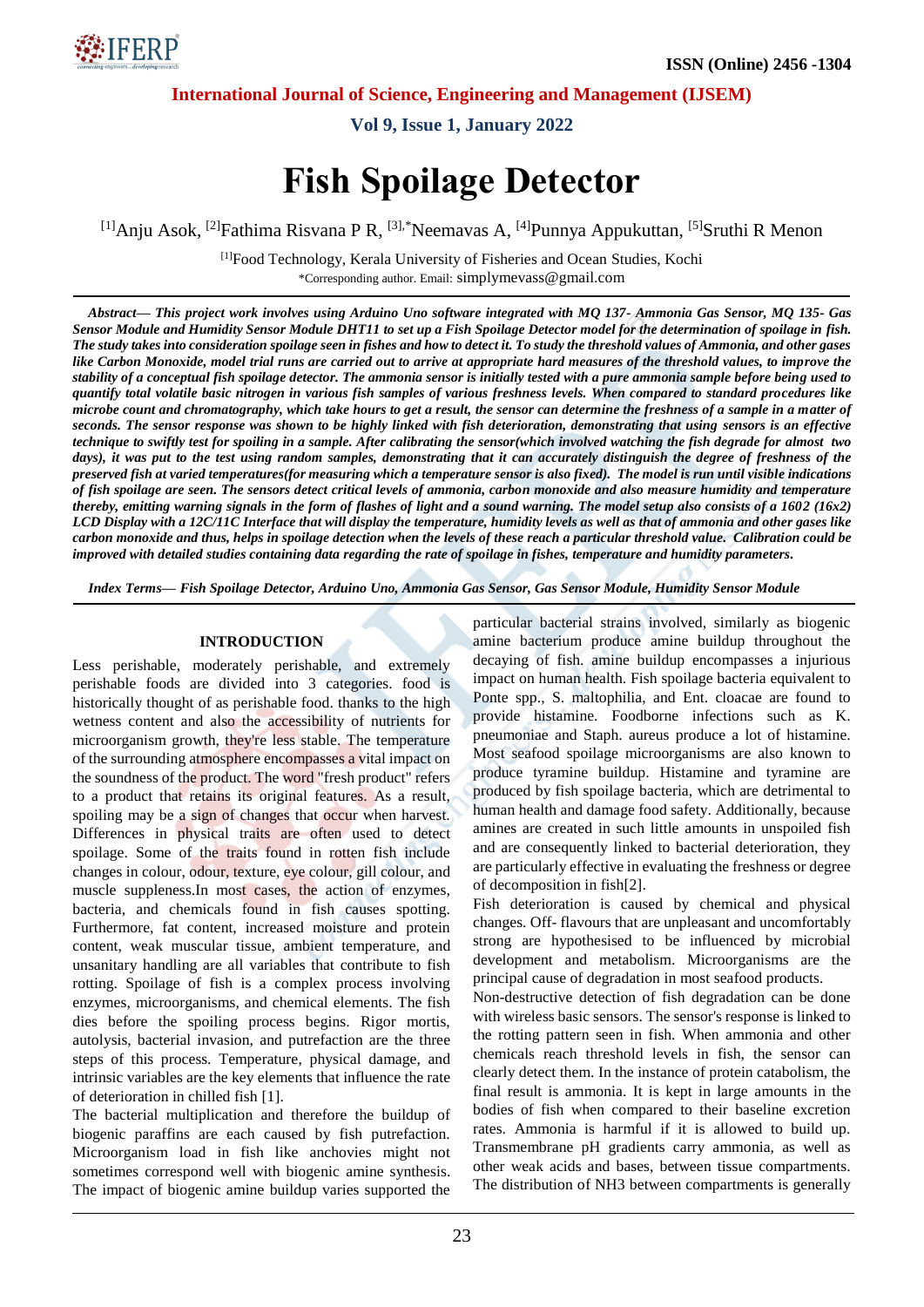## **Vol 9, Issue 1, January 2022**

equilibrated, whereas the distribution of NH4+ is determined by the pH. Upon passage through the gills, ammonia is eliminated from the blood.

## **MATERIALS AND METHODS**

The inputs needed for the fish spoilage detection apparatus includes sensors that detect ammonia, air quality, temperature and humidity, LCD, acrylic display case (with hinged lid), Arduino nano communication and programming. To set up the device, sensors are the dominating materials for checking whether the fish is spoiled or not. The study area taken into consideration is the spoilage seen in fish and the several gases it produces are being investigated with a purpose to expand a detection device that may perceive adjustments in air excellent in addition to the presence of ammonia fuel line in spoilt fishes. The version became constructed the usage of a sensor-primarily based meals tracking device. The fundamental cause of this fish spoilage detector is to discover fish rotting via way of means of figuring out particular ammonia, air excellent, temperature, and humidity thresholds and detecting them with sensors. The version became calibrated, and assessments have been performed in real-international situations. This technique will help enhance the delivery of sparkling fish whilst additionally making sure patron safety.

## **A. Sensors**

Non-destructive detection of fish spoilage can be made using wireless basic sensors. The sensor's response is linked to the pattern of rotting in fish. They will tell once ammonia and alternative gases, appreciate CO2 (CO2), reach critical levels in fish. they're wont to quickly and simply verify the freshness and quality condition of fish. Its ability to assess the freshness of a sample during a matter of seconds, as opposition hours for ancient approaches like bug count and chromatography, has been demonstrated. The device was tested with random samples whereas it absolutely was being calibrated, indicating that it can distinguish between the degrees of freshness of fish hold on at different temperatures.

## **B. MQ 137 Ammonia gas sensor module**

MQ 137 Gas Sensor can be used for monitoring the concentration of Ammonia gas (NH3). The gas sensitive material that is used in MQ 137 gas sensor is tin dioxide (SnO2), which normally has low conductivity in clean air. The sensor's conductivity appears to rise as the amount of ammonia in the air increases. Pure ammonia is measured using an ammonia sensor to determine total volatile standard nitrogen, and different samples of fish at various freshness degrees are taken. The conversion of the change in conductivity into an output signal matching to the gas concentration can be done with a simple circuit.MQ 137 gas sensor is highly sensitive to ammonia, and is also ideal for monitoring other organic amines (such as trimethylamine, ethanolamine, etc.). This sensor can also be used to detect a variety of ammonia-containing gases [10]-[12].

## **C. MQ 135 Air Quality Gas Sensor Module**

The MQ-135 Gas sensors (fig 2.2) are primarily used in air quality control equipment and are suitable for detecting or measuring NH3, NOx, alcohol, organic chemical compounds like benzene, smoke like air pollutants and CO2. It has SnO2 in it, which has a lower conductivity than clean air. When the target explosive gas is present, the sensor's conductivity rises in tandem with the rising levels of gas concentration. It transforms charge conductivity to a corresponding output signal of gas concentration utilising basic electrical circuitry. The air quality sensor has a small potentiometer that allows the load resistance of the sensor circuit to be adjusted. 5V energy deliver to the air exceptional sensor.[3]-[9] It detects the presence of alcohol fueloline withinside the environment and outputs an analog voltage as a measurement. With a electricity deliver of much less than one hundred fifty Ma to 5V, the sensor may be operated at temperatures ranging from -10 to 50° C. The sensing variety is 0.04 mg/L to four mg/L, making it suitable for breath analyzers. The MQ- a hundred thirty five fueloline sensor senses gases like ammonia, nitrogen, oxygen, alcohols, fragrant compounds, sulfide, and smoke. As the awareness of dangerous fueloline rises, so does the conductivity of the fueloline sensor.



**Fig. 1.** MQ-135 Gas sensor/air quality sensor/alcohol sensor (adapted from[b])

## **D. DHT11 Temperature and Humidity Sensor**

The DHT11 is a low-cost virtual temperature and humidity sensor with a simple design. Its factors encompass a capacitive humidity sensor and a thermistor for the scale of the ambient air which detect temperature and output a virtual sign at the data pin (no analog enter pin required). The moisture-protecting substrate acts as a dielectric between the electrodes of the humidity sensor capacitor. This alteration resistance values are strategized and virtualized by the IC degree.The price of capacitance changes as humidity levels change. This sensor makes use of a terrible temperature coefficient thermistor for measuring temperature and reasons a lower in its resistance price with an with an growth in temperature.

This sensor is often built of semiconductor ceramics or polymers to induce a higher resistance value even for the smallest temperature difference. The DHT11 has a 2 percent accuracy range of 0-50°C and a 5 percent accuracy range of 20 to 80 percent humidity. Digital pin or analog pin accustomed to accomplish this as shown within. Power the module with 5V and will notice an LED glow. Also, the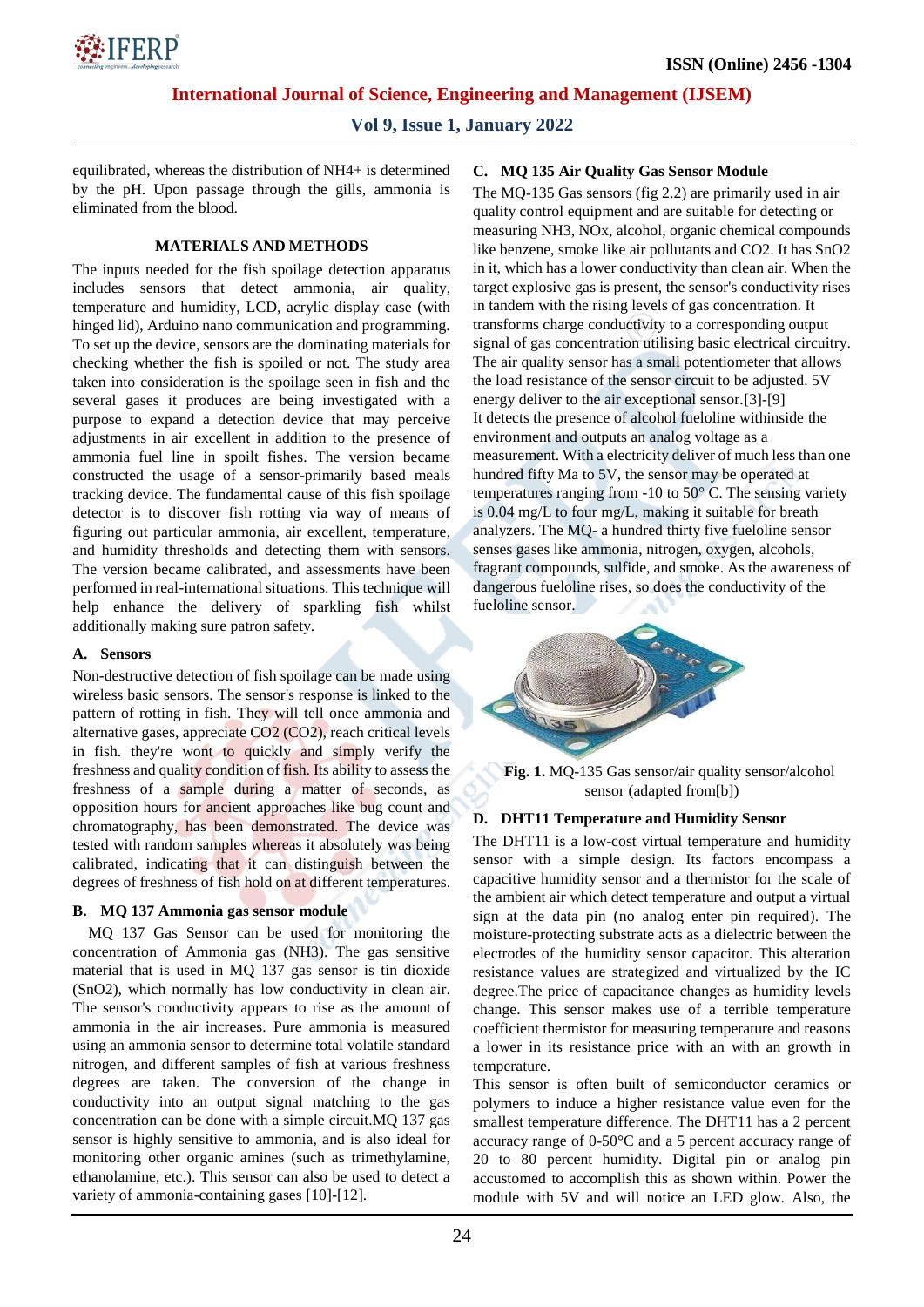## **Vol 9, Issue 1, January 2022**

output LED will remain off when there is no gas, indicating that the digital output pin is at 0V. These sensors must be maintained during warm-up before they could be operated together. Then introduce the sensor to the gas you wish to detect and you will see the output LED travel high together with the digital pin, if not use the potentiometer until the output gets high. So, the digital pin will go high (5V) whenever the sensor gets introduced to the current gas at this particular concentration. Otherwise, it will remain low (0V).

#### • **16 X 2 LCD display with 12C/11C Interface**

16 x 2 LCD (12C/11C Interface) is the most used in embedded projects. The operating voltage is 4.7V to 5.3V. Its current consumption is 1Ma without backlight. It is an alphanumeric LCD module that can display alphabets and numbers consisting of two rows with each row able to print 16 characters. It can deal with both 8-bit and 4-bit models, also with custom-generated characters. It comes with a green or blue backlight (fig 2).



**Fig. 2 16 X 2 LCD Module(adapted from[e])**

## • **Arduino nano communication and programming**

As demonstrated in fig 3, an Arduino Nano board, a second Arduino board, a computer, and microcontrollers from various vendors be utilised as a communication channel. Serial connectivity is advantageous in the Nano board's microcontroller (Atmega328). Through Future Technology Devices International data (FTDI) is transmitted and the USB link in the direction of the computer, the TX (Transmitting) and RX (Receiving) LEDs on the Nano board will light up. Using the board`s digital pins, serial communication is enabled by a library-like software serial. Arduino software is utilized for the Arduino nano programming.



**Fig. 3.** Arduino nano board (adapted from[f])

• Acrylic display case with hinged lid

Acrylic is the only glass that is custom made and has a high markup due to its superior optical clarity above most other types of glass. Because acrylic panels are 50% lighter than glass, acrylic display cases (fig 2) are extremely lightweight.

This implies that even if your acrylic display case is pushed over or forcibly thrown, it will not break - indicating that it can withstand normal wear and tear. Acrylic's strength also makes it a better material for use on ships, as it prevents breakage during transit. This cover is more handy in this case since it allows the other components, such as sensors and LCDs, to be placed safely and properly.



**Fig. 4**. Acrylic display case with hinged lid(adapted from[g])

#### **III. RESULTS AND DISCUSSIONS**

The task of modelling was completed with by utilizing Arduino Uno Coupled Model which is depicted in Figure 5. The effects are acquired after acting numerous versions of simulations in accordance with the steps of the technique defined in earlier. The principal parameters like ammonia, humidity and temperature ranges was analyzed to reach on the favored effects and conclusions. The observations along with the evaluation of effects was achieved through cautious examination of the parameters along with the impact of fish spoilage was also studied.



**Fig. 5.** A modelling setup of fish spoilage detector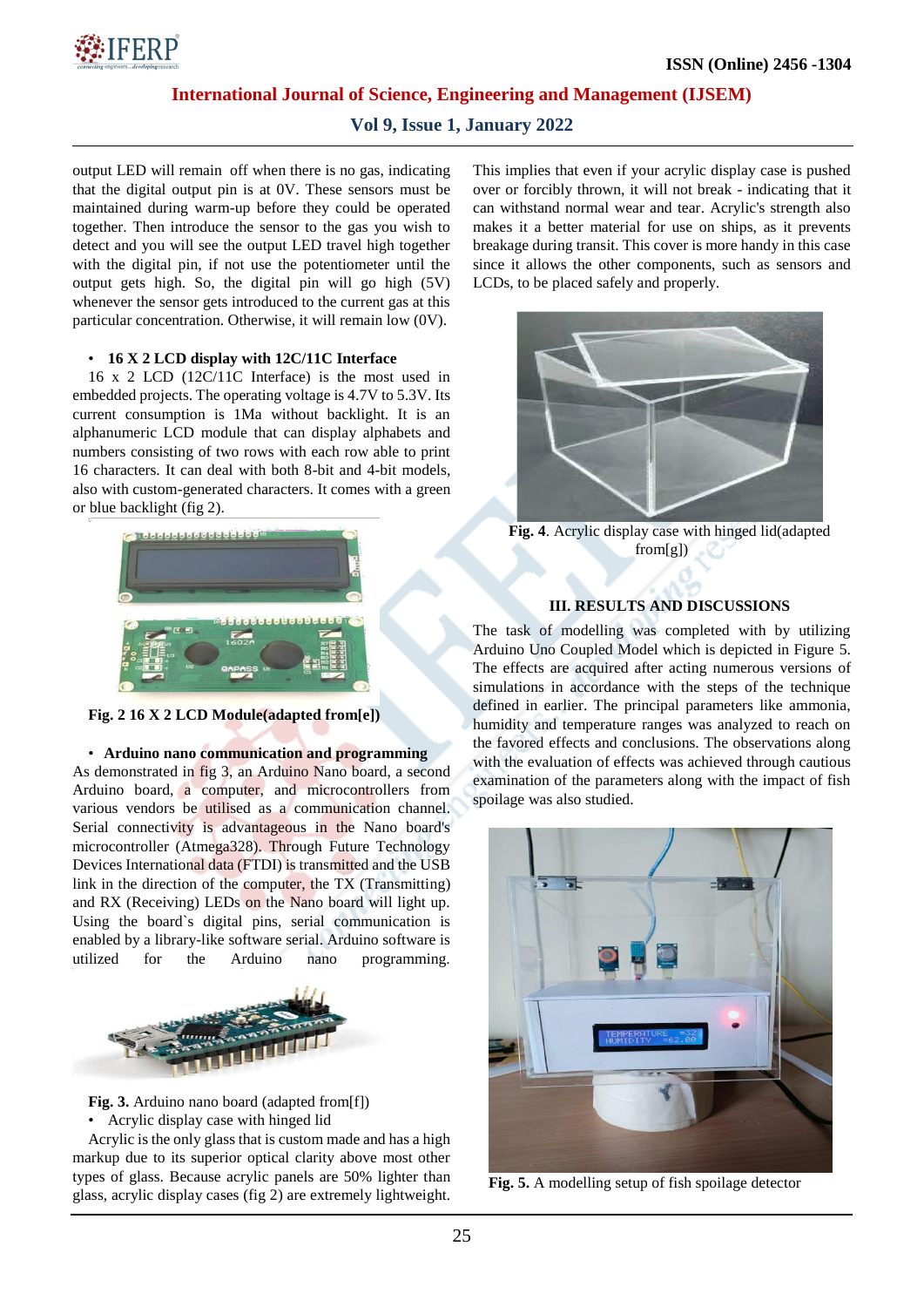**Vol 9, Issue 1, January 2022**

## A. **Detector model setup**

The model is run until visible indications of fish spoilage are seen. A nested approach was used in creating a spoilage monitoring system to minimize the spoilage seen in fish. As given in Figure  $6(a \& b)$ , three sensors are affixed into the Acrylic Display Casing (with Hinged Lid) namely, MQ 137 Ammonia Gas Sensor, MQ 135 Gas Sensor Module and Humidity Sensor Module DHT11, and a 1602 (16x2) LCD Display with 12C/11C Interface. These sensors detect harmful levels of Ammonia, Carbon Monoxide and also measure humidity and temperature thereby, emitting warning signals in the form of flashes of light and a sound warning. A 1602 (16x2) LCD Display with 12C/11C Interface that will display the temperature, humidity levels as well as that of ammonia and other gases like carbon monoxide and thus, helps in spoilage detection when the levels of these reach a particular threshold value. Arduino Uno was used to building the program used for the calibration run. The calibration model result was validated using multiple trials to get the threshold values of ammonia and carbon monoxide. If the value displayed is other than the threshold value, a warning sound will be generated, it indicates the fish is spoiled. (Figure 6 (b))



**Fig. 6. (a)** Measurement of Temperature and Humidity using Fish Spoilage Detector



**Fig. 6 (b)** Warning Sign when Ammonia or Carbon Monoxide levels reach the threshold value

## **B. Expected outcome**

The spoilage detection of various varieties of fish become decided with respect to the content of ammonia, carbon monoxide, air quality, humidity and temperature. As the values have been displayed at the LCD deflects from the threshold value that of fresh clean fish, the given fish taken into consideration is considered as spoiled. The conclusion of values of diverse parameters acquired with the aid of comparing the fishes inside the spoilage detector are as below (Table 3.1).

| Standard parameter values of fresh fish       |        |         |              |                                |
|-----------------------------------------------|--------|---------|--------------|--------------------------------|
| Tempera                                       | Ph     | Relat   | Ammonia      | Carbo                          |
| ture                                          |        | ive     |              | n                              |
|                                               |        | humidit |              | monoxid                        |
|                                               |        | y       |              | e                              |
| <b>Below</b>                                  | 6.1    | 65-9    | $100 - 300m$ | 97-15                          |
| 4-degree                                      | $-6.9$ | $0\%$   | g/Kg         | $2 \frac{\text{ng}}{\text{g}}$ |
| Celsius                                       | $(-7)$ |         |              |                                |
| Expected values of parameters of spoiled fish |        |         |              |                                |
| Above                                         | Ab     | Aboy    | above        | Abov                           |
| 20-degree                                     | ove 7  | e 90%   | $300$ mg/Kg  | e                              |
| Celsius                                       |        |         |              | $200$ ng/g                     |

**Table 3.1.** Result of values of parameters of fresh fish and spoiled fish

As results of individual experiments of various fishes on determining ammonia, TMA and TVBN were fairly similar, average values were calculated and they are graphically depicted in figures 3.3(a) and (b).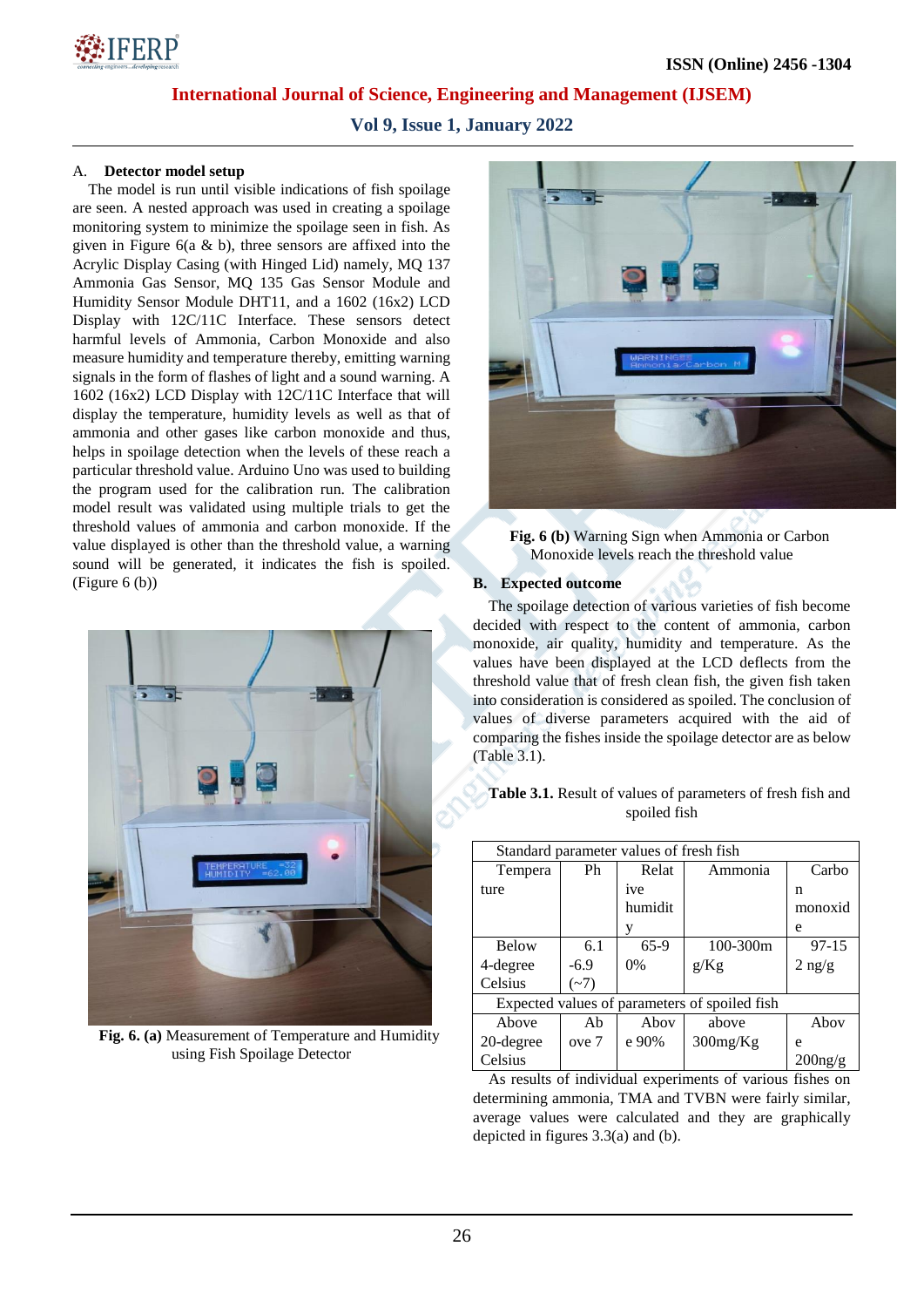# **\*IFERP**

**International Journal of Science, Engineering and Management (IJSEM)**

**Vol 9, Issue 1, January 2022**



**Fig. 7(b)** Evolution of NH3, TMA and TVBN in Lobster (*Nephrops norvegicus L*)

## **C. PUBLIC HEALTH HAZARDS AND RISKS ASSOCIATED WITH SPOILED FISH CONSUMPTION**

There are some public health risks and dangers related to the consumption of spoiled fish. Therefore, powerful techniques that assist in preventing the dangers of pathogens are to be arrived at. Fish has become an essential supply of protein and different factors vital for the upkeep of and a healthful body. The standard and quality of fish is of fundamental importance to companies, clients, and public health authorities alike. Along with this, supplying safe, wholesome, and proper fish and its meals from merchandise to clients is of extreme importance. So, the manipulation of microorganisms is important to satisfy those objectives. Deterioration spotted in fish may be of physical, microbiological and chemical sorts and the standard of fishes degrade, because of a complicated procedure which is to be crucially analysed. Although only a few number of agents of infection in fish can be observed to be infecting humans, some exceptions do exist that would lead to high fatalities. However, in view of the fact that humans consume raw, insufficiently processed or spoiled fish and fish products from time to time, human health can be at exceptional risk. Contamination in fishes with pathogens may be considered as a serious health concern. Presence of *Salmonella* in seafood ends in pathogenic contamination seen in fish that can be considered as an intensive health concern nowadays. The countries such as Vietnam, Sri Lanka, India, Thailand, Taiwan, Japan, and Nigeria have been counseled to have traces of *Salmonella* in seafood. Pathogenic and zoonotic *Vibrios* species are seen to have additionally been remoted from the stool of diarrhoea infected sufferers consistent with latest studies. *Vibrio vulnificus* and *V. parahaemolyticus* amongst different pathogens pose a substantial danger to health human beings who would be afflicted by immune disorders, hemochromatosis or liver diseases. It is very important to make the general public privy to the damaging conditions which can accompany with managing fish, intake of fish that is improperly cooked, and spoiled fish [13],[14].

Fish which have proven to produce symptoms and symptoms of spoilage must now no longer be offered to the general public a good way to raise the fitness widespread of the general public. The Fish Spoilage Detector is designed to prevent fish that are not safe from reaching the customer.

## **D. SIGNIFICANCE OF PRODUCT IN THE MARKET**

'Fresh fish' is generally assumed to be in a good state and is safe for consumption. In a market, finding whether a particular fish is fresh and safe for consumption or not is a tough task for consumers. The freshness of the fish is generally determined by a sensory assessment that relies enormously on the assessors who is in charge. This type of analysis is a subjective one and the conclusion derived for the same fish may vary significantly according to the evaluation. Hence, it is high time to find an alternative, instrumental method to provide an objective measurement system for the assessment the fish freshness. The method should also be affordable, reliable, rapid, non-destructive, and easy to use. Multiple spoilage indicating parameters of fish should be considered in the development of an instrumental technique with the least error produced<sup>[15]-[17]</sup>.

In this context, this model helps to check if the fish is spoiled or not. The sensors mainly ammonia sensor helps in the detection if the fish contain ammonia levels in high amounts or not. Also, the temperature sensor and air quality sensor measure the temperature value and air freshness around the fish surroundings respectively.

This model is very useful for laboratory purposes. It can be further developed for large-scale usage also. Its availability in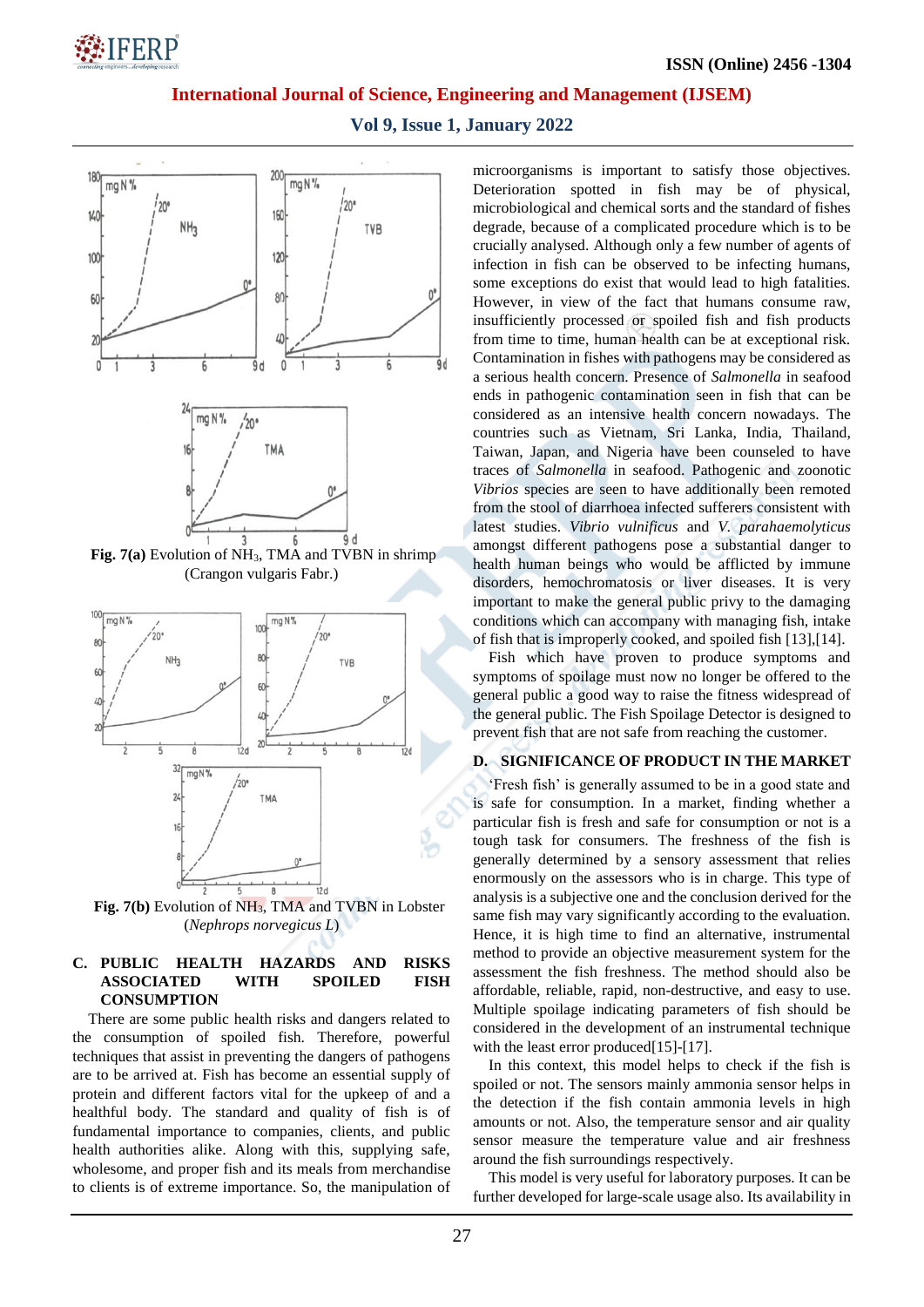

## **Vol 9, Issue 1, January 2022**

the market helps the customers to keep the fish safe and healthy. Every seller has to ensure that customers are given healthy products without spoilage. Thus, all customers have greater acceptance for fresh fishes that are fit for consumption [18].

## **IV. CONCLUDING REMARKS**

A Fish Spoilage Detector model with a 1602 (16x2) LCD Display with 12C/11C Interface was created using MQ 137 Ammonia Gas Sensor, MQ 135 Gas Sensor Module, and Humidity Sensor Module DHT11 which was calibrated by placing fish samples to detect spoilage. The model simulation runs which include the ammonia, carbon monoxide, temperature, and humidity detections were completed successfully and outputs were analyzed to arrive at suitable results and conclusions. Major observations can be summarized as follows:

• The only safe level of ammonia is 100-300mg/kg. Only lower ammonia levels are safe, beyond which the fish spoilage detector identifies it as spoilage and communicates it with the consumer.

• Samples tested that contain a carbon monoxide higher than the level that is expected to be there in fresh fish are found to be spoiled. Samples that have levels above 200 ng/g of CO (which is the current regulatory limit in the European Union and Japan) are not fit for human consumption. This is detected by the Fish Spoilage Detector, thereby warning the consumer of the same.

• The Fish Spoilage Detector prototype can be developed further by in-depth research and can be used in laboratories, marketplaces, etc. to find out the spoilage in fishes, thereby aiding in human health.

## **ACKNOWLEDGEMENT**

Our inner most appreciation is going out to all that gave us the essential aid to complete this project. We thank the Almighty for blessing us with the bodily and intellectual stamina to finish it. We would like to deliver our honest gratitude to the institution that made this project work possible, the Kerala University of Fisheries and Ocean Studies, Kochi for arranging the executive methods needed. It is our privilege to specify our heartfelt gratitude to the Project Guide, Prof. (Dr.) D. D. Nambudiri Adjunct Faculty, Dept. of Food Science & Technology, Kerala University of Fisheries and Ocean Studies, for his treasured mentorship, encouragement, whole-hearted aid, together with the

determination to assist us deal with all our worries in the course of the project work. We owe our heartfelt gratitude to **Dr. Suriyakala C.D**.,

Dean, Faculty of Fisheries Engineering, **Er. Rashida Rajuva**, Class In-charge (Btech-17 Batch), Faculty of Fisheries Engineering, Kerala University of Fisheries and Ocean Studies (KUFOS) for permitting us to pursue the project at KUFOS. We would also like to thank our classmates for supporting us throughout the project period.

#### **REFERENCES**

- [1] Abinaya, T., Ishwarya, J., Maheswari, M. (2019) "A Novel Methodology for Monitoring and Controlling of Water Quality in Aquaculture using Internet of Things"-IEEE, DOI: 10.1109/ICCCI.2019.8821988
- [2] Adedeji Ob et al. (2012) "Benefits, Public Health Hazards and Risks Associated with Fish Consumption"- Research Gate (New York Science Journal 2012;5(9))
- [3] Bate Smite, E.C and Bendall, J.R. (1956) "Changes in fish muscle after death"- British Medical Bulletin 12, pp.2305
- [4] B. G. Kermani, S. S. Schiffman, and H. T. Nagle (2005) "Performance of the Levenberg Marquardt neural network training method in electronic nose applications"-Sensors and Actuators B, 110(1), pp. 13–22
- [5] Burt, J.R. (1976) "Hypoxanthine a biochemical index of fish quality"- Process Biochemistry. 11(10)
- [6] Conte, F., Passantino, A., Longo, S., & Voslářová, E. (2014) -"Consumers' attitude towards fish meat"- Italian Journal of Food Safety, 3(3)
- [7] Dharmendra Kumar, Shivesh Kumar, Dr. N. S. Rajputan (2020) – "Intelligent system for fish freshness quality assessment using artificial neural network"- International Journal of Creative Research Thoughts 8(2)
- [8] Esmeray Kuley et al. (2017) "Fish Spoilage Bacterial Growth and Their Biogenic Amine Accumulation"- International Journal of Food Properties (Volume 20, 2017)
- [9] Fayyaz A. Nauman., Conrado M. Gempesaw., J. Richard Bacon., Alberto Manalo Eg: Ackerley, N., Sertkaya, A., & Lange, R. (2010) - "Food transportation safety: Characterizing risks and controls by use of expert"- MaHnf Resource Economics. 1995 Food Protection Trends, 30(4), 212– 222
- [10] Fayyaz A. Nauman., Conrado M. Gempesaw., J. Richard Bacon., Alberto Manalo (1995) - "Consumer Choice for Fresh Fish: Factors Affecting Purchase Decisions"-Marine Resources Foundation. Volume 10. pp. 117-142
- [11] Gopakumar,K.(2000)- "Enzymes and Enzyme products as Quality Indices"- Seafood Enzymes, pp 337-363. Harrd N.F and Simpspn, B.K., (Eds). Marcel Dekker, Inc.New York, Basel, U.S.A.
- [12] Ikape S.I., Cheikyula, J.O (2017) "Fish Spoilage in The Tropics: A Review"- Octa ournal of Biosciences, Vol. 5(2):34-37
- [13] Karube, I., Marouka, H., Suzuki, S., Watanabe, E and Toyana, K. (1984) –"Determination of fish freshness with an enzyme sensor system"- J.Agric and Food Chemistry. 32: 314-319
- [14] Kinnera Bharath Kumar Sai, Somula Ramasubbareddy and Ashish K.R. Luhach. (2019) - "IOT Based Air Quality Monitoring System Using MQ135 and MQ7 With Machine Learning Analysis"- Scalable Computing: Practice and Experience (Volume 20, Number 4, pp. 599–606)
- [15] Lima Dos Santos, C.A.M, James, D and Teutscher, F. (1984) "Guidelines for chilled fish storage experiments"- FAO Fisheries Technical paper, No 210 (FAO, Rome)
- [16] Marko Petric, Filip Dodigović, Ivana Grčić, Petar Markužić, Lucija Radetić, Mateo Topić. (2019) - "Ammonia Concentration Monitoring Using Arduino Platform"-Research Gate - Environmental Engineering Vol.6, No.1, 22-27
- [17] Matteo Tonezzer (2021) "Detection of Mackerel Fish Spoilage with a Gas Sensor Based on One Single SnO2 Nanowire"- MDPI Journal Chemosensors 2021, 9, 2
- [18] Muhammad Rivai, Budiman, F. Purwanto, D. Simamora J (2018) – "Meat freshness identification system using gas sensor array and color sensor in conjunction with neural